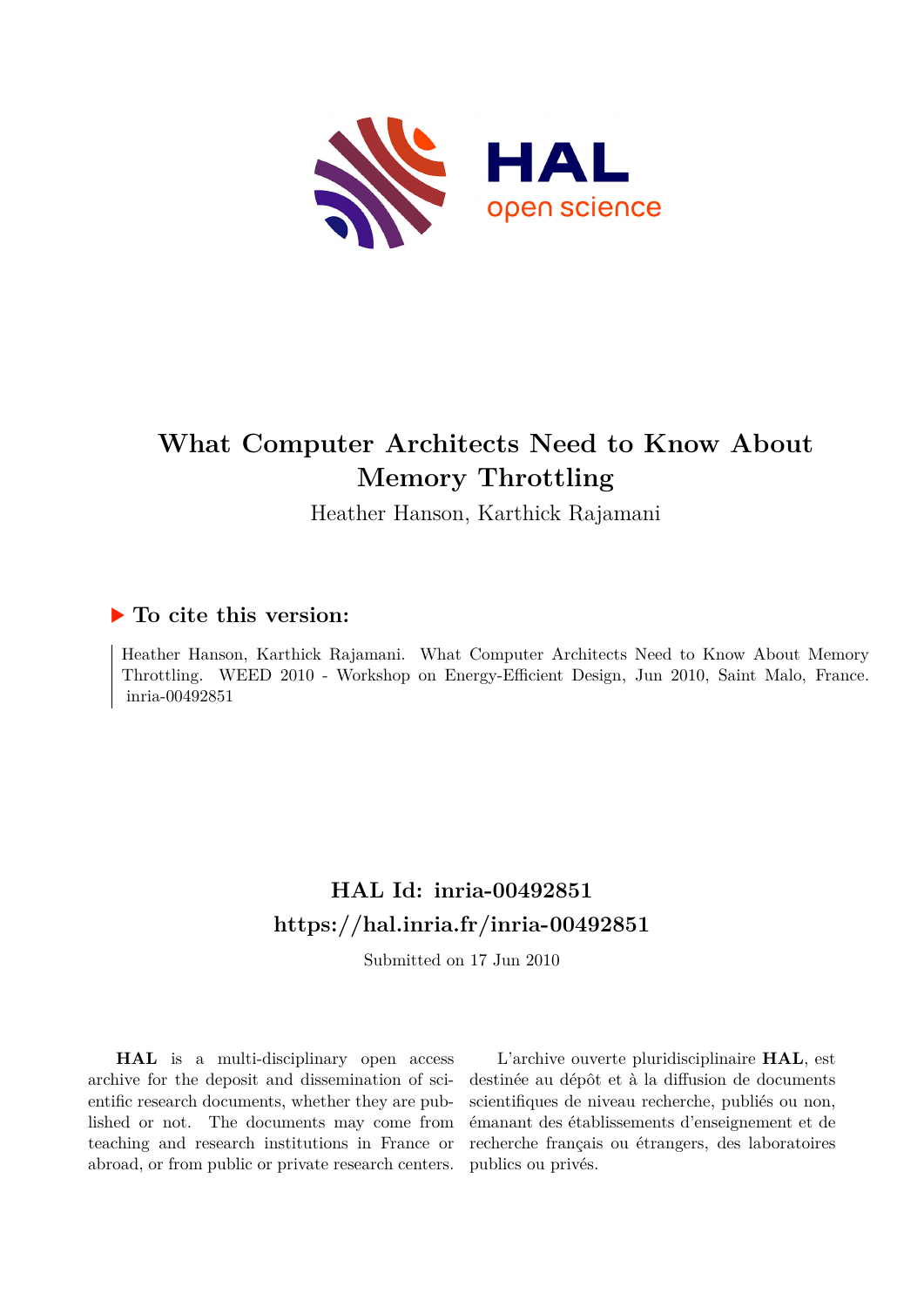# What Computer Architects Need to Know About Memory Throttling

Heather Hanson (hlhanson@us.ibm.com) Karthick Rajamani (karthick@us.ibm.com) IBM Research

#### Abstract

Memory throttling is one technique for power and energy management that is currently available in commercial systems, yet has has received little attention in the architecture community. This paper provides an overview of memory throttling: how it works, how it affects performance, and how it controls power. We provide measured power and performance data with memory throttling on a commercial blade system, and discuss key issues for power management with memory throttling mechanisms.

#### 1 Memory throttling

#### 1.1 Overview

Memory throttling is a power management technique that is currently available in commercial systems and incorporated in several proposed power and thermal control schemes, yet the underlying mechanisms and quantitative effects on power and performance are not widely known.

In a nutshell, memory throttling restricts read and write traffic to main memory as a means of controlling power consumption. A significant fraction of memory power is proportional to read and write bandwidth, and restricting bandwidth creates an upper bound for memory power.

Computer architects should be aware of memory throttling because it manipulates the instruction and data streams that feed the processor cores and can create both performance bottlenecks due to bandwidth overconstriction, as well as opportunities for improving performance through judicious power budgeting.

Simple control with a fixed memory throttle setting allows the full capacity of the memory to be available, with a regulated rate of access to limit power consumption, in enterprise systems with large memory configurations that if left unchecked would exceed the system's power budget.

Altering memory throttling dynamically tailors the access rate to workload demands and variable power allocation, useful for regulating DIMM temperature [1] [2] [3], providing memory power control beyond power-down modes [4], and optimizing system-wide performance or power with techniques such as power shifting [5].

Enforcing a power cap on the memory subsystem will become increasingly important for servers with large memory configurations to support data-intensive applications, and to support virtual systems that pack multiple software stacks–and their bandwidth requirements– into a compact number of processing elements.

Even in systems where memory power is a small fraction of the total, memory throttling provides an essential function: in power-limited situations, every Watt trimmed from the memory budget is a Watt gained for use in processor cores and other components.

#### 1.2 Comparison to CPU clock throttling

At a high level, memory throttling is analogous to the more familiar processor clock throttling. Clock throttling creates a duty cycle for the processor core's clock signal, where a time period is divided into distinct run and hold intervals. During the run interval, the clock signal runs freely. During the hold interval, the clock signal is gated to remain still, and computation halts.

Figure 1 illustrates run-hold duty cycles for clock throttling, not to scale. The period of one run-hold cycle is typically on the order of thousands of cycles. With long (relative to processor pipelines) duty-cycle periods, clock throttling behavior is a repeating sequence of a burst of activity followed by an idle period. During the burst of activity, processor cores operate normally; during the idle period, computation and memory requests halt and power consumption drops accordingly. In this way, the clock throttling mechanism acts as a governor for the power and performance of the system, with a direct control of the processor and indirect control of the memory system.

Similar to clock throttling's limits on processor cycles within a time interval, memory throttling regulates reads and write accesses within a time interval. There are several approaches to implementing memory throttling features. One technique is similar to clock throttling with run-hold duty cycles, where memory accesses pass through at the requested rate untouched during the run portion of a time interval, then are halted during the hold portion [4] [5]. Another memory throttling mechanism is to periodically insert one or more idle clock cycles between every  $N^{th}$  and  $(N + 1)^{th}$  memory accesses [1], spreading out the accesses and lowering peak bandwidth. Yet another mechanism uses a bit mask to allow or block memory accesses, optimized to minimize interruptions to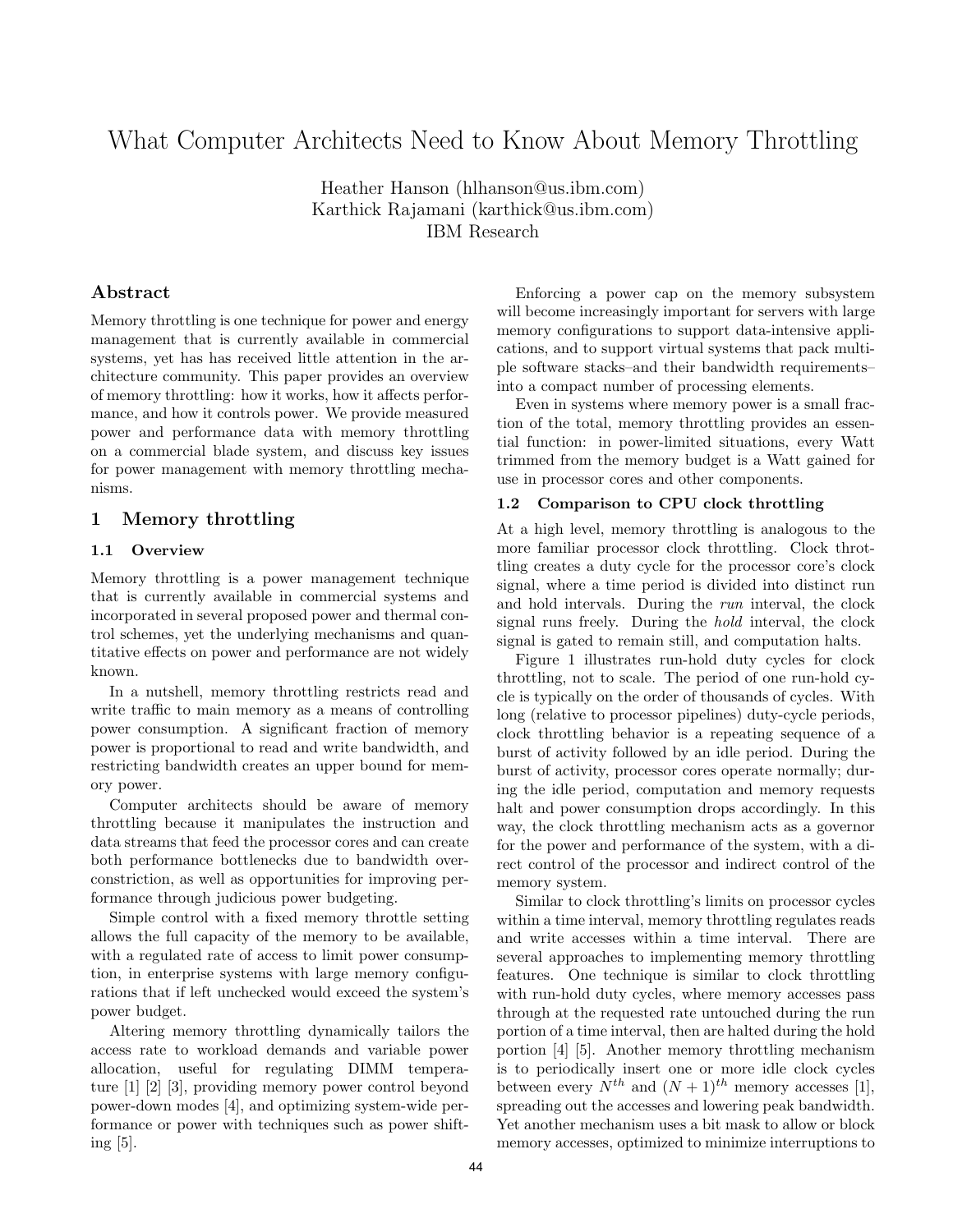

Figure 1: Clock throttling maintains the original frequency during a portion of the time interval; memory throttling allows memory accesses within the time interval up to a quota. In this example, six memory accesses are allowed in each interval, intermittent in the first interval and sequential until the quota in the second and third intervals.

real-time streaming data [6].

In this paper, we focus on an implementation within the memory controller that allows up to N transactions within a time period. The memory throttling time period in this implementation corresponds to a window of 32 frames, approximately 50 ns at a rate of one frame per 667 MHz bus cycle. Once the quota of N reads and writes is reached in a time period, any additional requests must wait for a future time period to proceed. Instructions waiting for the over-quota memory transactions must stall until they are processed. The POWER6 system used in these experiments uses a single memory throttle value universally applied to all DIMMS. Other implementations operate on finer granularities of unique throttle values, such as one memory throttling option on commercially available POWER7 systems that supports unique memory throttle values for each of two channel pairs within a memory controller.

#### 1.3 Power and Performance

There are a few important distinctions to consider for memory throttling with respect to power and performance. First, memory throttling does not alter the DRAM clock in the manner that clock throttling alters the CPU clock signal. Memory throttling is usually implemented within the memory controller (processor chip or chipset) to restrict the memory request rate, and the DRAM itself is unchanged, unlike memory low-power states and power-down modes.

With quota-style memory throttling, the amount of additional latency due to throttling restrictions is a function of requested bandwidth rather than a fixed amount of busy time per interval. A workload whose bandwidth fits within the quota will proceed unchanged by the memory throttle mechanism. A steady workload with bandwidth needs beyond the quota will slow down as it waits for memory transactions to complete at a slower pace. A bursty workload with bandwidth spikes above the quota will effectively be smoothed out as excess transactions are postponed and fulfilled during a later interval; latency for some individual transactions will increase though the average throughput may or may not be affected. Thus, the performance impact of memory throttling depends upon both the bandwidth and the time-varying behavior of workloads.

To the first order, memory power is linearly proportional to the sum of read and write bandwidth. In situations where memory bandwidth requirements fall below the throttle-enforced quota, bandwidth–and thus, power consumption–are unaffected by memory throttling. Rather, the memory throttling mechanism enforces an upper bound on memory power consumption, creating an effective tool for power budgeting.

#### 2 Infrastructure

#### 2.1 System

In this study, we characterized memory throttling with an IBM JS12 blade system [7] with one dual-core POWER6 processor with a 3.8 GHz clock rate, hosting a SLES10 linux operating system. A single memory controller on the POWER6 processor orchestrates reads and writes between both cores and main memory. The memory subsystem has a 16 GB capacity, configured as eight DDR2 667 MHz 2 GB (1Rx4) DIMMS.

#### 2.2 Workloads

We characterized the system response to memory throttling with a set of micro-benchmarks with specific characteristics. Each benchmark maintains steady operation during execution, providing a single point for comparison, without complicating the analysis with phases or other time-varying behavior. This small suite of microbenchmarks covers a wide range of memory characteristics.

Two micro-benchmarks use the same floating-point workload, DAXPY, with distinct memory footprints. The small data set for DAXPY-L1 fits within the level-1 data cache, while the DAXPY-DIMM footprint is 8 MB,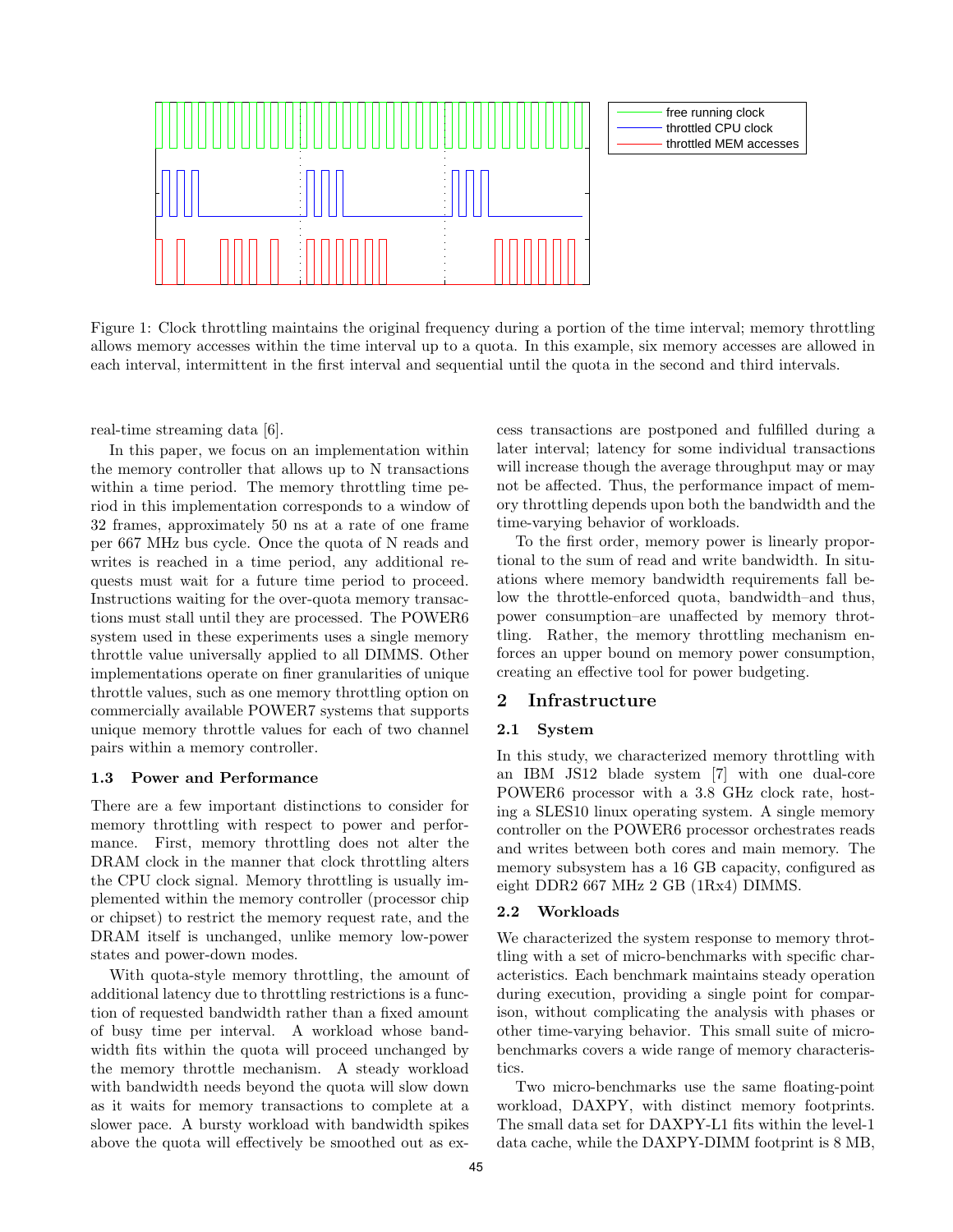forcing off-chip memory accesses. By performing the same computation with different data set sizes, we are able to isolate effects due to the memory subsystem behavior.

Computation within the FPMAC kernel is similar in nature to DAXPY; the primary difference is that the floating-point multiply and accumulate algorithm in FP-MAC computes and stores with a single array while the DAXPY implementation uses two arrays, providing a different flavor of memory access pattern with the same data set size (8 MB) and similar compute load.

The RandomMemory-DIMM micro-benchmark generates random address locations for reads and writes within an  $8$  MB memory footprint. The memory access patterns defeat prefetching that would benefit FPMAC and DAXPY kernels' regular access patterns, exposing the full effects of memory latency at each throttle point. The FPMAC, DAXPY, and RandomMemory kernels are short C programs with heavy computational load or intensive memory accesses and very little overhead.

We also use a single calibration phase of the Java benchmark SPECPower ssj2008 that continuously injects transactions as fast as the system can process them, executing for a fixed period of time to provide insight into the effects of memory throttling on transactional workloads.

#### 2.3 Measurements

The POWER6 Blade system used for the experiments is instrumented with on-board power sensors including memory power, and event counters for throughput in units of instructions per second (IPS), memory reads, and memory writes (among others).

The blade power management controller obtains event counter data via a dedicated I2C port on the processor chip [8], averages the data over 256 ms, and sends measurements via an Ethernet connection to a separate workstation, where a monitoring program dumps a trace file for our analysis, without interfering with the memory characterization experiments.

#### 2.4 Throttling Characterization

We characterized the blade system's response to memory throttling by executing four copies of a micro-benchmark (two cores, two threads each) with a fixed quota-style throttle while we recorded power and performance data, then changed the throttle setting and re-ran the same workload. Throttle values range from 1 to 32, out of a window of 32 accesses. A 100% throttle setting of  $32/32$  is unthrottled,  $16/32$  is  $50\%$  throttled, etc. As memory throttle settings are successively lower, memory bandwidth is more extensively throttled.

The amount of work performed by DAXPY-L1, DAXPY-DIMM, FPMAC-DIMM, and RandomMemory-DIMM at each throttle setting remained constant, and execution time varied. The single calibration phase of the SPEC power\_ssj2008 benchmark executed for a fixed time duration, and the amount of work completed varied with memory throttle setting.

We summarized memory characterization data by calculating the median value for memory bandwidth, throughput (IPS) and memory power over the observed intervals for each permutation of workload and memory throttle setting.

## 3 Bandwidth

Figure 2 charts memory traffic normalized to the peak traffic observed over this suite, in DAXPY-DIMM. The curves show three distinct regions of operation: bandwidth-limited where the bandwidth is a linear function of memory throttle, a bandwidth-saturated region, and a transitional portion between the limited and saturated regions.

#### 3.1 Bandwidth-limited

In the bandwidth-limited region, increasing the available bandwidth by increasing the throttle value translates directly to higher memory traffic. Changing the throttle value within this region directly affects bandwidth, and thus has a direct effect on both performance and power. The bandwidth-limited region may include only very-throttled operation, such as the case of SPECPower ssj2008 phase, or a wider range of throttle values, as in the case of the DAXPY-DIMM and FPMAC-DIMM benchmarks with large memory footprints.

#### 3.2 Transition

The transition region is critical for power and performance management with memory throttling. In this region, changing memory throttle setting does affect memory traffic, but in a more complex manner than in the bandwidth-limited region. The uncertainty in the relation between memory throttle and bandwidth within this region, and in the extent of the region itself, create a challenge for managing power and performance.

Memory throttle values that bound transition regions vary by benchmark, with transitions at lower throttle values for less-demanding workloads and higher throttle values for memory-intensive workloads.

Each workload has a gap between the maximum available and consumed bandwidth in the transition region, and the extent of the gap varies. For example, at a 30% throttle, RandomMemory-DIMM has not reached its saturation level, yet it consumes less bandwidth than other workloads at the same throttle setting. The knee of the curve is sharper for some workloads than other: the FPMAC-DIMM micro-benchmark has a particularly sharp transition, while the SPECPower\_ssj2008 phase has a much more gradual transition. Workloads with sharper transition are able to use more of the available bandwidth at a given throttle setting, up to the point of saturation. Workloads with more gradual bandwidth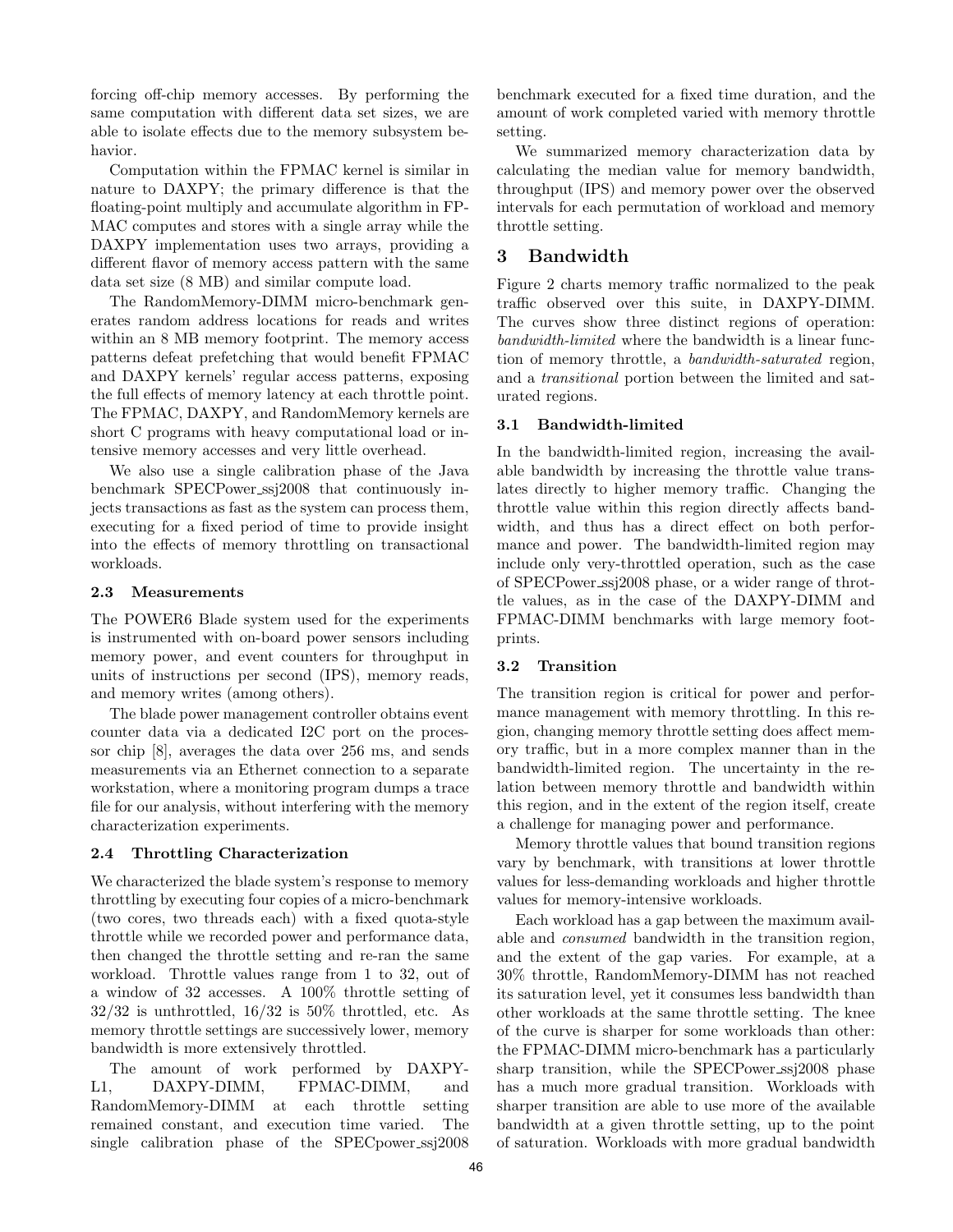

Figure 2: Memory traffic: total read and write accesses normalized to peak observed traffic, unthrottled DAXPY-DIMM. Each workload has unique characteristics for the three throttle regions: bandwidth-limited, transition, and bandwidth-saturated.

roll-off have other bottlenecks that also factor into limiting the rate of memory requests.

While the bandwidth regions are clearly visible in off-line analysis of the full throttle range, it is difficult at run time to discern whether the current workload(s) are in the transitional area. For example, at the 50% throttle level in Figure 2, the observed bandwidth for DAXPY-DIMM and FPMAC-DIMM workloads are nearly identical, yet DAXPY-DIMM is in the linear bandwidth-limited region and FPMAC-DIMM is at a very sharp transition point. Without knowing the bandwidth trends from neighboring throttle points, a controller would not know whether to expect a linear, non-linear, or no change in bandwidth for an incremental change in throttle value.

#### 3.3 Bandwidth-saturated

In the bandwidth-saturated region, the flat portions of each curve in the graph, memory traffic does not change with memory throttle settings. Each workload settles to a unique saturation level. Other bottlenecks and the workload's data footprint limit the memory request rate.

On the blade system used to collect the data shown in Figure 2, the memory bus limits the available bandwidth for memory throttle settings 75% and above, meaning that throttle settings between 75-100% provide essentially the same amount of available bandwidth.

The DAXPY benchmarks illustrate two ends of the saturation spectrum. Bandwidth consumed by DAXPY-DIMM approaches the architectural limit of the memory bus; the other benchmarks in this collection are limited

by other factors. The cache-resident dataset of DAXPY-L1 naturally limits its memory request rate, and the consumed bandwidth is so low that it is independent of the memory throttle setting, essentially in the bandwidthsaturated region throughout the entire range.

Increasing memory throttle settings beyond the saturation level has a negligible effect on bandwidth. It follows that increasing memory throttle settings beyond the saturation level will not improve performance, or draw more power. For example, no memory throttle setting would have any bearing on DAXPY-L1, nor would modulating memory throttle settings between 40-100% for the SPECPower ssj2008 calibration phase recorded in Figure 2.

#### 4 Performance

Figure 3 plots performance (IPS) as a function of the memory throttle setting. Data are normalized to the peak throughput of individual benchmarks to factor out the effect of disparate throughput levels among benchmarks in the suite.

One advantage of power-cap control rather than continuous control is that when memory traffic is less than the limit imposed by memory throttling, performance is unchanged. Cache-resident DAXPY-L1 throughput is unaffected by memory throttling.

At the opposite end of the spectrum, DAXPY-DIMM shows noticeable throughput loss for throttling up to 65%. Remember that at 75%, the memory bus becomes the dominant bandwidth-limiting factor. DAXPY-DIMM (and other workloads with similar characteris-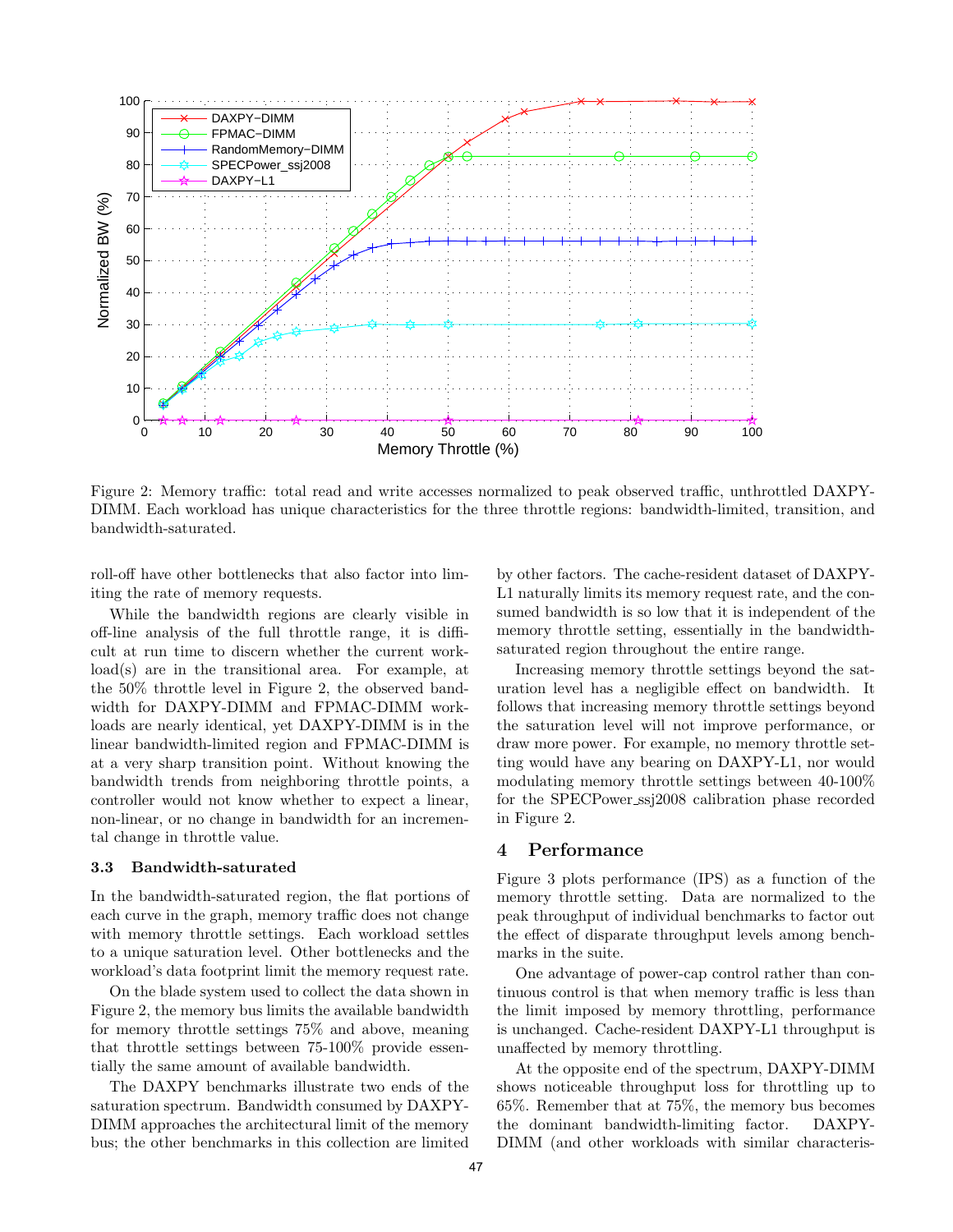

Figure 3: Throughput (instructions per second), each benchmark normalized to its own peak.



Figure 4: Memory power is a linear function of bandwidth. In this system, about 60% of memory power is controlled by memory throttling.



Figure 5: Relationship between memory power and throttle varies by workload.